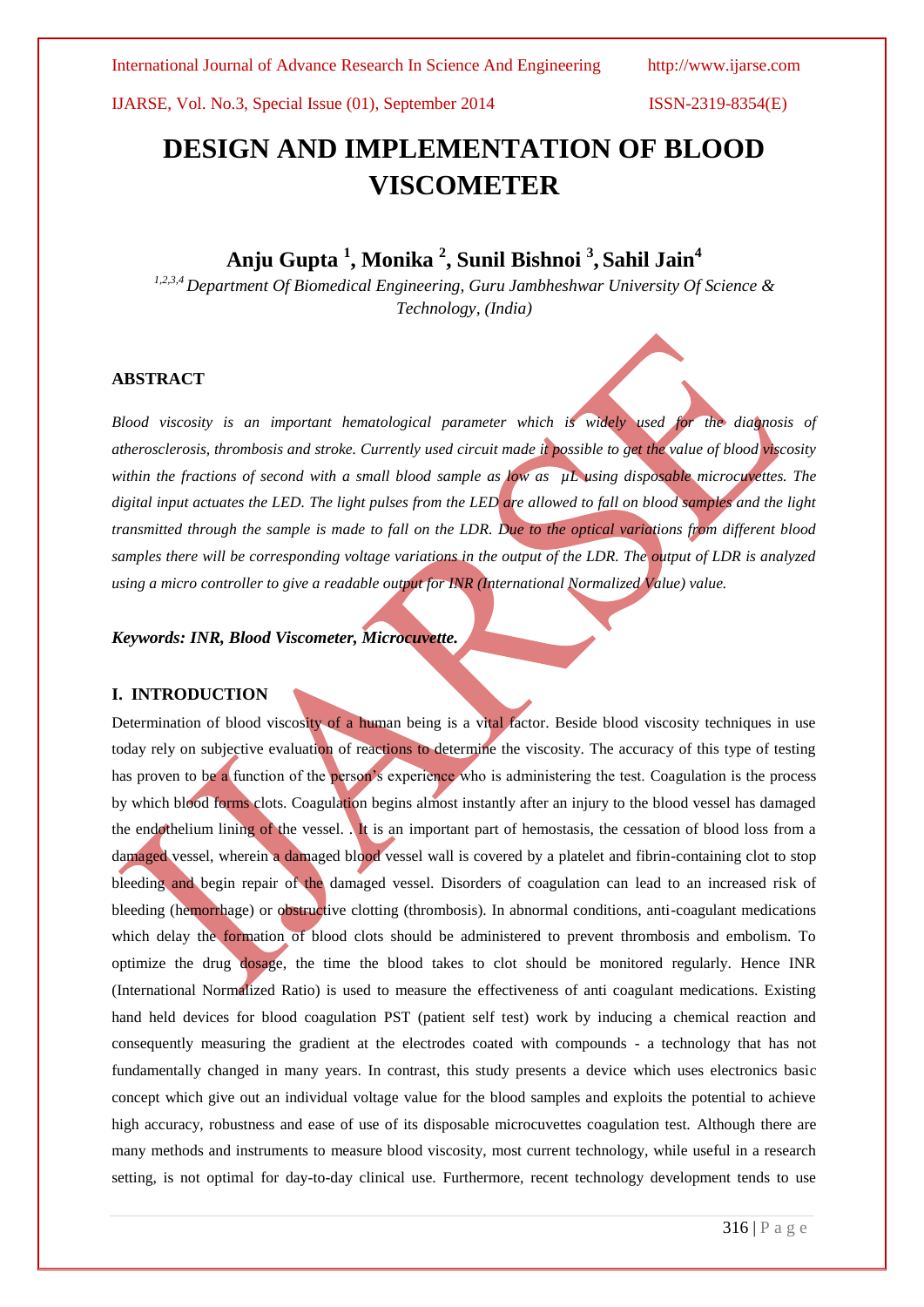### IJARSE, Vol. No.3, Special Issue (01), September 2014 ISSN-2319-8354(E)

optical properties of blood to measure viscosity. We have used LED (light emitting diode) and LDR (light dependent resistor) to detect the light transmitted through the blood sample which is further analyzed and converted into the voltage. Relating this voltage value to the INR we calculate the blood viscosity.

### **II. HARDWARE CIRCUITRY**

A circuit using basic electronics is designed which gives a voltage output to determine and calculate blood viscosity. The circuit is composed of an analog to digital converter IC ADC0804; it converts the analog signal to digital and gives it to the microcontroller. LED is used as a light source; it emits light and makes it to fall on the LDR whose resistance changes with the change in the intensity of the light falling on it. When we place different blood samples between the two than the amount of light falling on the LDR changes and a variation in the output voltage is obtained. The varied voltage so obtained due to the variation of the resistance of the LDR is given on the non-inverting end i.e.,  $6<sup>th</sup>$  pin of the ADC0804. The output of the ADC0804 is given to the ATMEL 89551 microcontroller which is programmed so that it displays the obtained INR value and the light percentage falling on the LDR. The voltage so obtained when the blood clots gives the INR of the blood sample.



### **III. RESULTS**

The circuit was implemented and tested for blood samples obtained from normal persons. The blood samples collected in the microcuvettes were placed in between light source (LED) and light detector (LDR). The light from the LED fall on the blood sample and on the basis of density of blood, few amounts of light gets absorbed and the rest is transmitted. The transmitted light is detected by the LDR kept below the microcuvettes and on the basis of the intensity of light received the resistance of LDR varies causing the variation in the output voltage produced. The output voltage is given to the analog to digital convertor to convert the obtained voltage to digital and give it to the microcontroller which is programmed in such a way that the INR so obtained is displayed on the LCD screen. The circuit was tested on the blood samples from normal persons. The output voltage ranged between 0.80-0.87 mV.

### **3.1 Relation Between Voltage And INR**

The normal value of INR is 1. When we measure the voltage of blood samples with normal viscosity and having INR value 1 than we get an average voltage of all the samples. When we place a blood sample with high